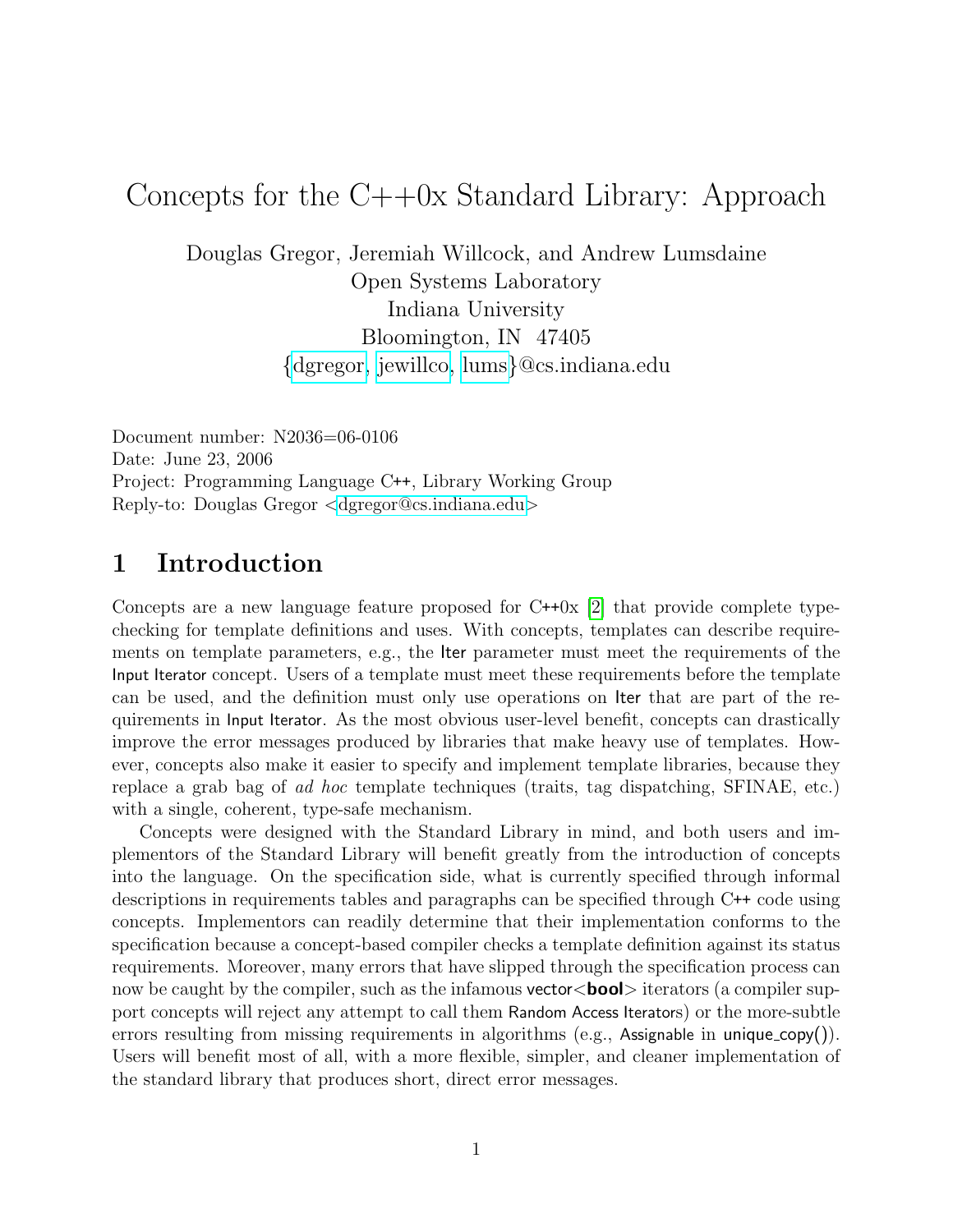This document describes how Concepts can be introduced into the C++0x Standard Library. It is accompanied by several other documents, listed below. This particular document details the methodology we have used to integrate concepts into the Standard Library, while the remaining documents provide proposed wording for each chapter of the Standard Library.

How much of the Standard Library will be affected by Concepts? To generate a conservative estimate, search for all occurrences of the term "template" in chapters 17–27 of the current Working Draft for the C++0x standard (N2009). However, even though the scope of this change is large, the risk associated with it is far lower than other changes of this magnitude, because this change introduces improved type safety into the library. Unless otherwise noted, every change described in the proposed wording has been verified with the ConceptGCC compiler [\[1\]](#page-5-1), which provides a working implementation of concepts along with a concept-enhanced implementation of the Standard Library. Modulo bugs in ConceptGCC or weaknesses in its test suite, we can be certain that the requirements we place on templates will be correct.

This document describes our approach to introducing concepts into the Standard Library. Actual proposed wording is provided in several companion documents, divided by chapter. At present, these documents are not yet complete and will require changes as the concepts language proposal [\[2\]](#page-5-0) and the working draft (currently N2009) evolve.

- Concepts for the C++0x Standard Library: Chapters 17–20 [?]
- Concepts for the C++0x Standard Library: Chaper 24: Iterators [?]
- Concepts for the C++0x Standard Library: Chaper 25: Algorithms [?]

### 2 Methodology

This section describes the methodology we employ to introduce concepts into the Standard Library. Our basic approach is to study the specification of a particular template in the Standard Library to determine the requirements it places on its template parameters. We then modify ConceptGCC's Standard Library implementation (libstdc++) by introducing requirements onto that template, then determine if ConceptGCC can type-check the definition of that template. If so, our task is complete; if not, we will study the potential implementations of that template to determine the proper requirements, and iterate the process until we are satisfied that we have described the minimal requirements on the template. We will describe how this process will alter the Standard Library in the following sections.

### 2.1 Constraining Function Templates

The function templates in the Standard Library rely primarily on convention to convey requirements. For instance, consider the specification of the for each() algorithm in the current standard:

```
template<class InputIterator, class Function>
```
Function for\_each(InputIterator first, InputIterator last, Function f);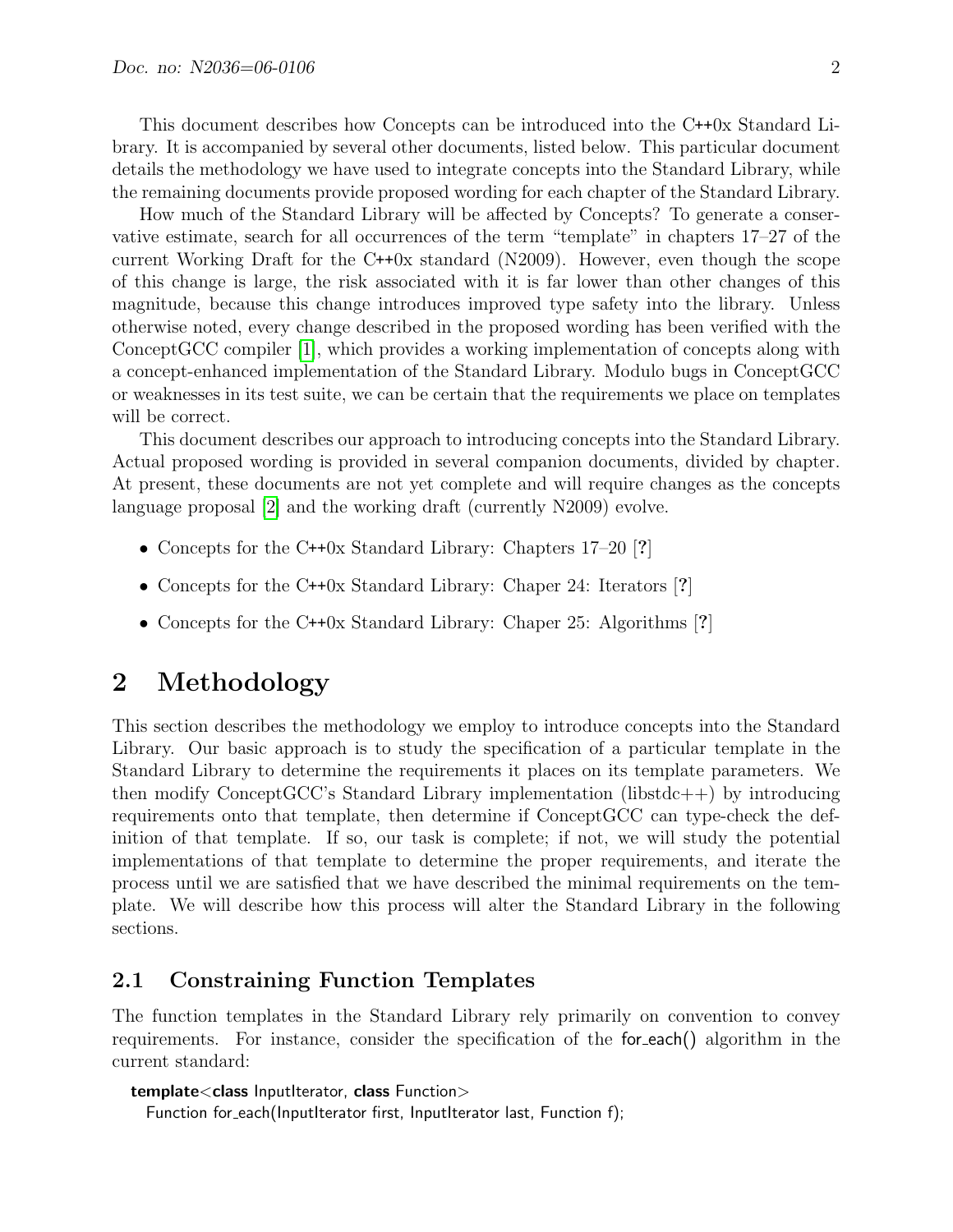- 1. *Effects*: Applies f to the result of dereferencing every iterator in the range first, last), starting from first and proceeding to last−1.
- 2. Returns: f
- 3. Complexity: Applies f exactly last– first times.
- 4. Remarks: If f returns a result, the result is ignored.

In this description, the names of the template parameters are significant: **class InputIterator** indicates that any type bound to this type parameter must meet the Input Iterator requirements. With concepts, InputIterator is actually a concept, so the requirement that the first parameter meet the requirements of Input Iterator is stated directly in the declaration, no conventions required. Thus, the specification of for each() with concepts will look like this:

#### template<InputIterator Iter, typename Function>

where Callable1<Function, Iter::reference>

- Function for\_each(Iter first, Iter last, Function f);
- 1. *Effects*: Applies f to the result of dereferencing every iterator in the range first, last), starting from first and proceeding to last−1.
- 2. Returns: f
- 3. Complexity: Applies f exactly last– first times.

Here, InputIterator Iter states a requirement that the type Iter must meet the requirements of the InputIterator concept. We have also added a **where** clause, which states that one must be able to call objects of type Function with values of type Iter::reference (i.e., the reference type of the iterator). The compiler will type-check a call to for each() using these requirements, producing a short, meaningful error message if the requirements are not met. Likewise, the compiler will type-check the definition of for each() provided by the library, ensuring that the requirements are sufficient to cover the implementation.

We have repeated this same process for every template in the Standard Library, both function and class templates. Most of the changes are direct translations from the existing specification to the concept-based specification, although in some cases we have drastically simplified matters. For instance, consider the existing specification of advance():

1. Since only random access iterators provide + and - operators, the library provides two function templates advance and distance. These function templates use + and - for random access iterators (and are, therefore, constant time for them); for input, forward and bidirectional iterators they use  $++$  to provide linear time implementations.

template <class InputIterator, class Distance> void advance(InputIterator& i, Distance n);

- 2. Requires: n may be negative only for random access and bidirectional iterators.
- 3. Effects: Increments (or decrements for negative n) iterator reference i by n.

That first paragraph is actually stating that there are three different implementations of advance(), for input, bidirectional, and random access iterators. Within the implementation of the Standard Library, this requires either the use of tag dispatching or SFINAE, complicating library code and confusing curious users. With concepts, we present the three different versions of advance(), and the compiler will select the best version when advance() is invoked: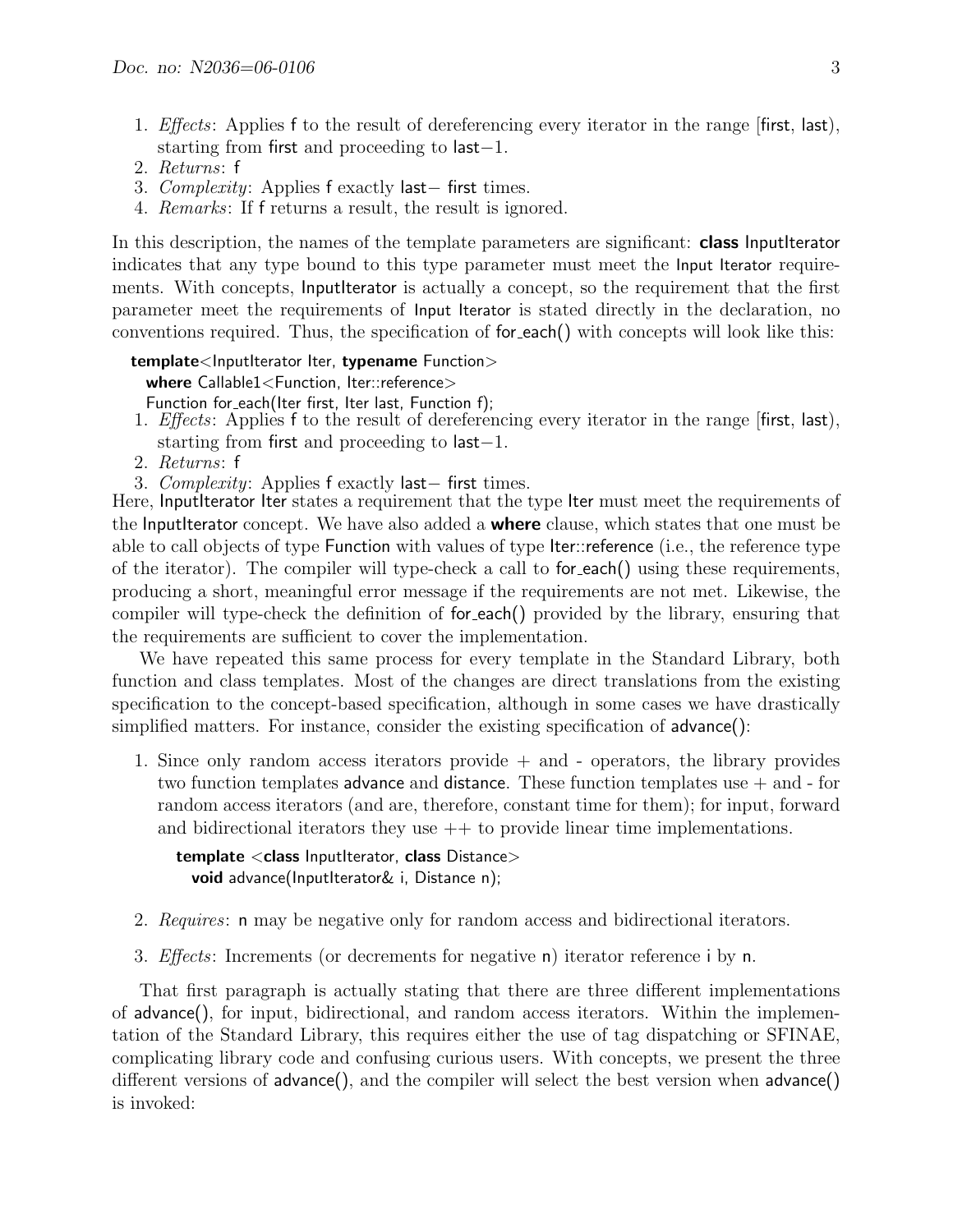```
template <lnputIterator Iter>
  void advance(Iter& i, Iter::difference_type n);
template <BidirectionalIterator Iter>void advance(Iter& i, Iter::difference_type n);
template <RandomAccessIterator Iter>
  void advance(Iter& i, Iter::difference_type n);
```
Note that we have also eliminated the Distance template parameter. In some cases, we will clean up artifacts like Distance, [1](#page-3-0) but changes such as these will always be accompanied by an editorial comment.

### 2.2 Requirements Tables  $\rightarrow$  Concepts

The Standard Library currently specifies the requirements that templates place on their template parameters via requirements tables. Requirements tables express the required operations through valid expressions that must work with the type, for which return types and semantics are provided.

Concepts contain the same information as requirements tables, but in a form that can be used directly by the compiler. We replace each requirements table with a concept of the same name, translating each valid expression into a signature within the concept. The requirements table and concept for Less Than Comparable are shown below.

{

Table 29, Less Than Comparable

| requirements                                   |  |  |
|------------------------------------------------|--|--|
| expression return type                         |  |  |
| a < b<br>convertible to <b>bool</b>            |  |  |
| $T$ <sub>Vpe</sub> $T$ is a model of Less Than |  |  |
| Comparable and a, b are values of              |  |  |
| type T.                                        |  |  |

auto concept LessThanComparable<typename T>

bool operator<(T, T); };

The two formulations of the Less Than Comparable are essentially identical. However, the concept formulation permits separate type checking of function templates, and leaves much less room for interpretation than the requirements table. Similarly, we can translate the Copy Constructible requirements table into a concept:

<span id="page-3-0"></span><sup>1</sup>Historically, the Distance parameter exists in this declaration only because compilers were unable to handle the use of iterator\_traits within the parameter list of advance().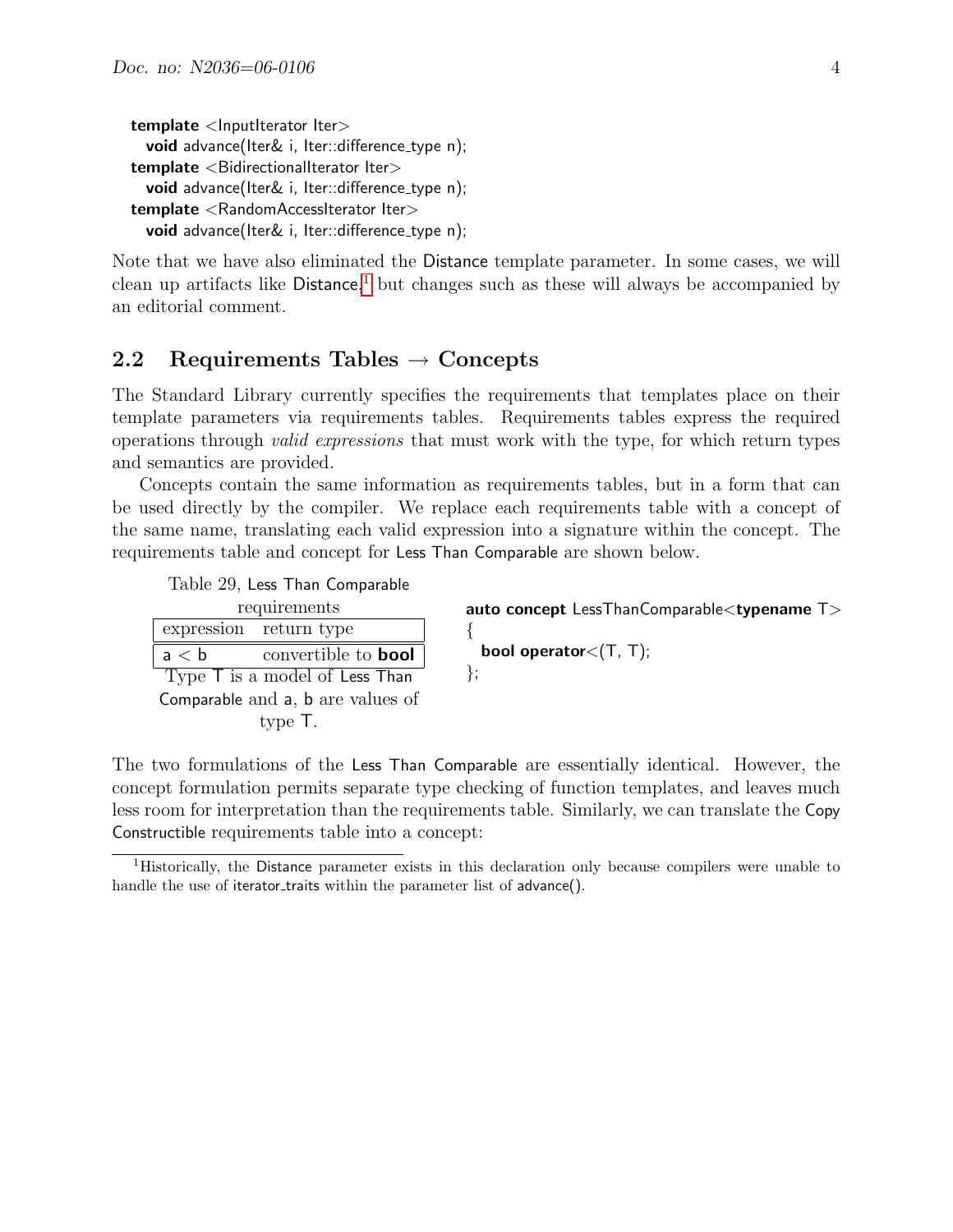| 21 U.O            |                                                |
|-------------------|------------------------------------------------|
|                   | expression return type                         |
| T(t)              |                                                |
| T(u)              |                                                |
| $T::\tilde{} T()$ |                                                |
| &t                | T∗                                             |
| &u                | const $T*$                                     |
|                   | ype $\overline{\mathsf{I}}$ is a model of Copy |

Table 30, Copy Constructible requirements

auto concept CopyConstructible<typename T>

```
{
  T: T(T);T::\tilde{} T();
  T∗ operator&(T&);
  const T∗ operator&(T);
};
```
Constructible, t is a value of type T and u is a value of type const T.

Note: In the actual library proposal, we eliminate the requirements for the & operator, because they are too restrictive.

As we translate requirements tables into concepts, some refactoring and cleanup is necessary. The following illustrates how the requirements table for Input Iterator can be translated into a concept. It is not the final formulation of the InputIterator concept, but it is representative of the transformation we perform for the non-trivial requirements tables in the standard library.

{

Table 73, Input Iterator requirements

| requirements |                            |  |
|--------------|----------------------------|--|
| operation    | type                       |  |
| X u(a);      | Χ                          |  |
| $u = a$ ;    | X&                         |  |
| $a == b$     | convertible to <b>bool</b> |  |
| $a != b$     | convertible to <b>bool</b> |  |
| *а           | convertible to T           |  |
| a > m        |                            |  |
| $++r$        | X&                         |  |
| $(void)$ r++ |                            |  |
| $*r++$       | convertible to T           |  |

Type X is a model of Input Iterator, u, a, and b are values of type X, type T is a value type of iterator X, m is the name of a member of type T, and r is a reference to a non-constant X object.

concept InputIterator<typename X> : CopyConstructible $\langle X \rangle$ , Assignable $\langle X \rangle$ ,  $Equality Comparable < X>$ 

typename difference\_type; typename value\_type; typename reference; typename pointer;

where SignedIntegral<difference\_type>; where  $Convertible <$ reference, value\_type $>$ ; where Convertible<pointer, const value\_type∗>;

**typename** postincrement\_result =  $X$ ;  $where$  Dereferenceable $<$ postincrement\_result, value\_type $>$ ;

pointer **operator**- $>(X)$ ;  $X&$  operator $++(X&)$ ; postincrement\_result **operator** $++(X&$ , int); reference operator∗(const X&);

};

Concepts also take the place of traits (such as iterator traits) and tag type (such as input iterator tag). These constructs will be deprecated in favor of concepts.